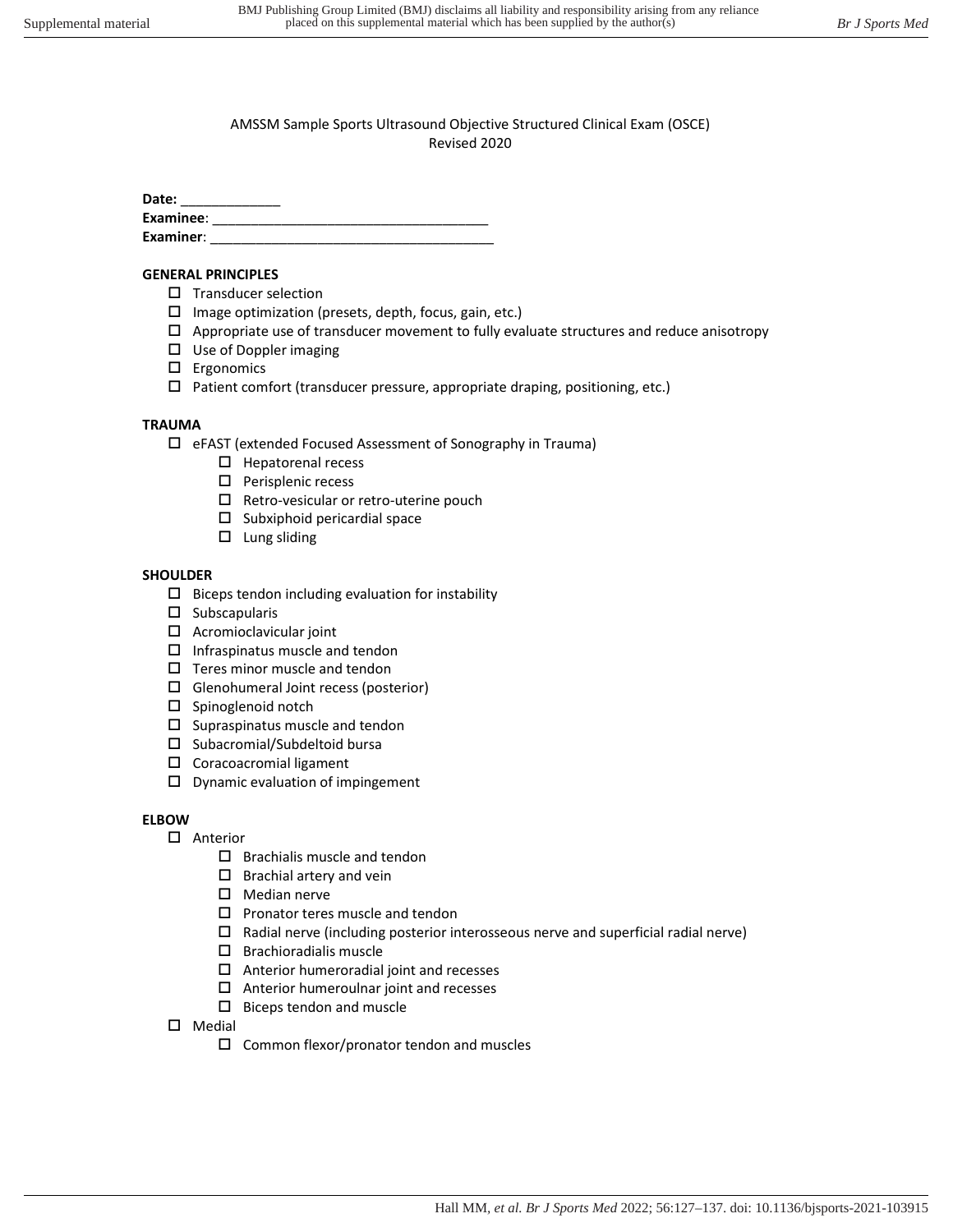- $\Box$  Ulnar collateral ligament including dynamic valgus stress views as indicated
- $\Box$  Humeroulnar joint
- $\square$  Ulnar nerve including assessment of instability with flexion/extension views
- $\square$  Lateral
	- $\square$  Common extensor tendon and muscles
	- $\square$  Radial collateral ligament
	- $\Box$  Humeroradial joint
	- $\square$  Radial nerve from mid-arm to the bifurcation
	- $\square$  Posterior interosseus nerve through supinator muscle
	- $\square$  Brachioradialis
	- $\Box$  Extensor carpi radialis longus
- □ Posterior
	- $\square$  Triceps tendon and muscles
	- $\square$  Olecranon fossa and posterior joint recess
	- $\square$  Olecranon process
	- $\square$  Olecranon bursa
	- $\Box$  Ulnar nerve including assessment of instability with flexion/extension views

#### **WRIST/HAND/FINGER**

- □ Volar wrist
	- $\Box$  Carpal tunnel including dynamic evaluation of tendon and nerve motion
	- $\square$  Flexor retinaculum/Transverse carpal ligament
	- $\square$  Median nerve
	- $\square$  Flexor pollicis longus tendon
	- $\square$  Flexor digitorum profundus and superficialis tendons
	- $\square$  Palmaris longus tendon
	- $\Box$  Flexor carpi radialis longus tendon
	- $\square$  Radial artery
	- $\Box$  Joints (radiocarpal, ulnocarpal, midcarpal, carpometacarpal) including assessment of volar ganglion cyst
	- $\square$  Ulnar nerve within Guyon's canal
	- $\square$  Ulnar artery
	- $\Box$  Flexor carpi ulnaris tendon
- D Dorsal Wrist
	- $\square$  Extensor tendons and muscles (6 dorsal compartments)
	- $\square$  Dynamic assessment of extensor carpi ulnaris instability
	- Extensor retinaculum
	- $\square$  Dorsal scapholunate ligament including dynamic stress views
	- $\Box$  Joints (radiocarpal, ulnocarpal, midcarpal, carpometacarpal) including evaluation of dorsal synovial recesses and assessment of dorsal ganglion cyst
	- $\square$  Superficial radial nerve
- $\Box$  Hand and finger
	- $\Box$  Metacarpophalangeal (MCP) and interphalangeal joints
	- □ Volar plates
	- $\square$  Collateral ligaments
	- $\Box$  Flexor tendons and sheaths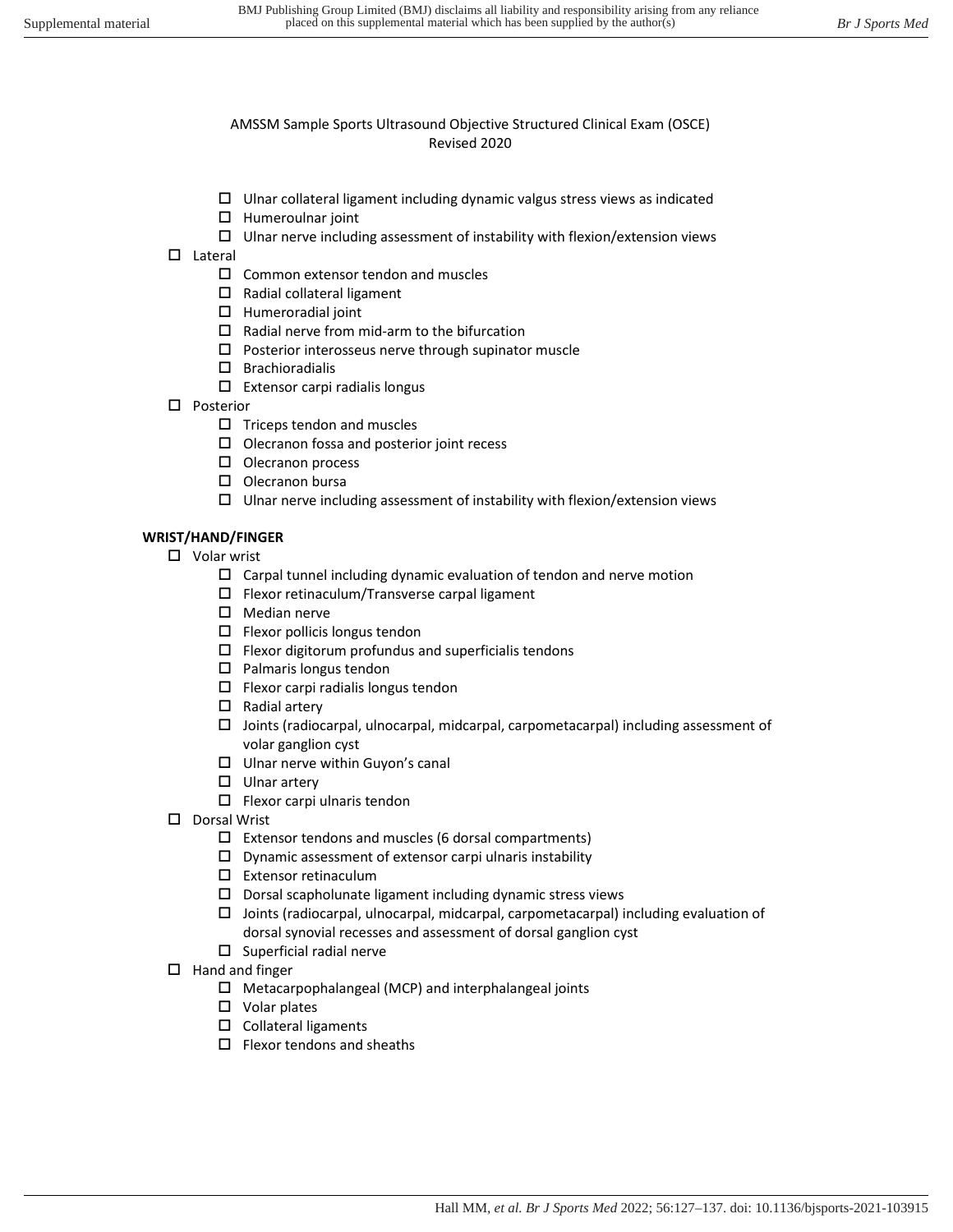- $\Box$  A1 and A2 pulleys
- $\square$  Extensor tendons
- $\Box$  Ulnar collateral ligament of 1<sup>st</sup> MCP joint including dynamic stress views

#### **HIP/PELVIS**

- □ Anterior
	- $\Box$  Femoral head, neck, capsule, and anterior synovial recess
	- $\Box$  Hip joint assessment for effusion
	- □ Anterior labrum
	- $\square$  Femoral vessels and nerve
	- $\Box$  Iliopsoas muscle, tendon, and bursa
	- $\square$  Sartorius and tensor fascia latae tendons and muscles
	- $\Box$  Rectus femoris tendon(s) and muscles
	- $\square$  Dynamic scanning for snapping hip
- $\square$  Medial
	- $\Box$  Adductor muscle origins (Adductor longus/brevis/magnus and gracilis) and tendons
	- $\square$  Pubic bone and symphysis including dynamic assessment as indicated
	- $\square$  Pectineus muscle
	- $\square$  Distal rectus abdominis muscle and tendon
	- $\square$  Rectus abdominis-adductor longus aponeurosis
	- $\Box$  Obturator nerve (including anterior and posterior branches)
- $\square$  Lateral
	- Greater trochanter of femur (including identification of anterior, lateral, posterior, and superoposterior facets)
	- $\square$  Gluteus minimus tendon and muscle
	- $\Box$  Gluteus medius tendon and muscle (anterior and posterior bands)
	- $\square$  Greater trochanteric (subgluteus maximus) bursa
	- $\square$  Superficial arch at greater trochanter (Gluteus maximus muscle iliotibial band tensor fasciae latae muscle)
	- $\square$  Dynamic scanning for snapping hip
- □ Posterior
	- $\square$  Gluteus maximus muscle and insertion onto iliotibial band
	- $\square$  Piriformis muscle and tendon
	- □ Quadratus femoris muscle
	- $\square$  Proximal hamstring tendon complex (conjoint tendon and semimembranosus)
	- $\Box$  Proximal biceps femoris, semimembranosus, and semitendinosus muscles
	- $\Box$  Ischial tuberosity and bursal region
	- $\square$  Sciatic nerve
	- $\square$  Posterior hip joint

# **THIGH**

- □ Anterior
	- $\Box$  Anterior thigh muscles
		- $\Box$  Rectus femoris
		- Vastus medialis
		- □ Vastus lateralis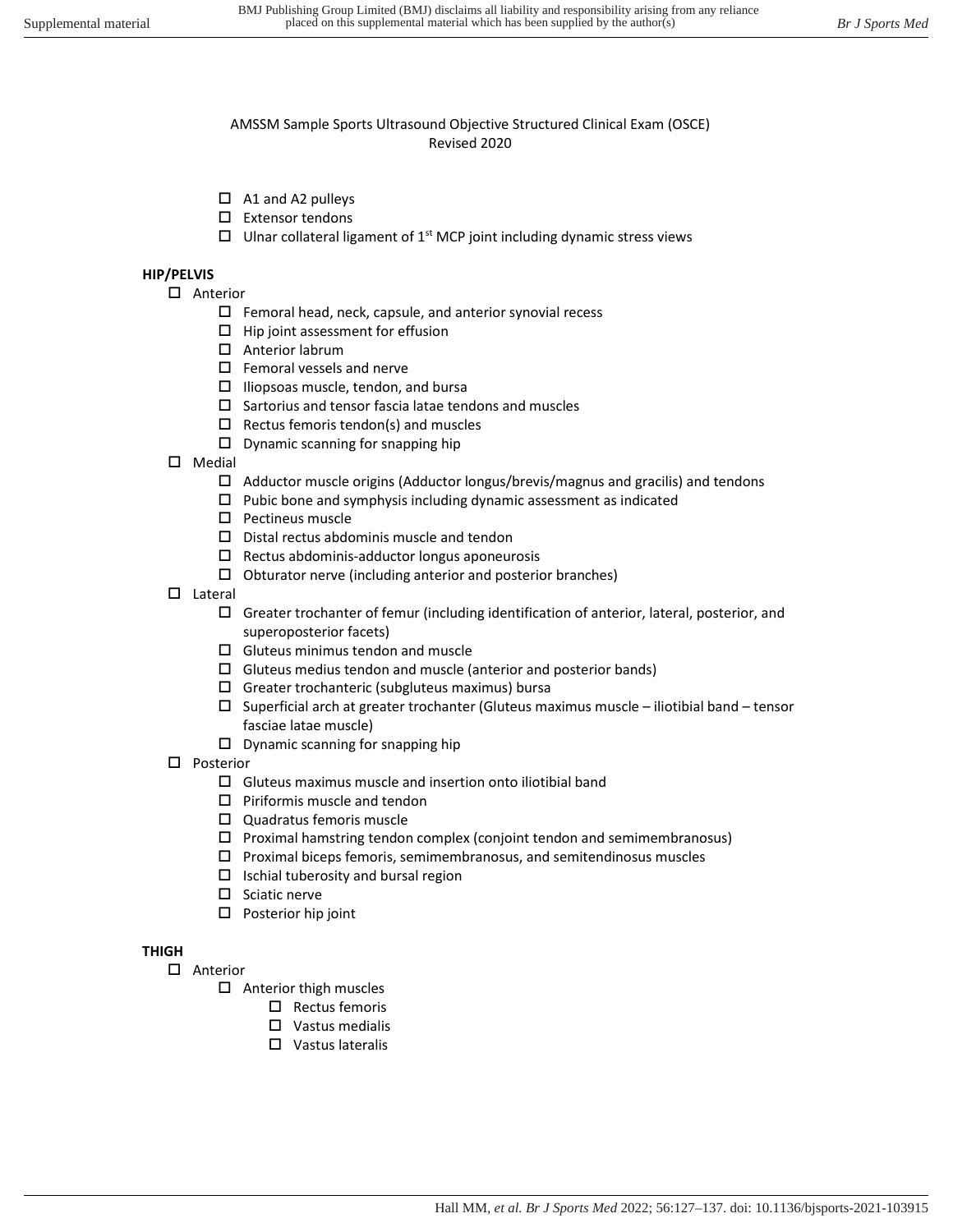- Vastus intermedius
- $\square$  Sartorius
- $\square$  Femoral nerve
- $\square$  Femur
- Medial
	- $\Box$  Medial thigh muscle bellies and tendons
		- $\Box$  Adductor longus
		- $\Box$  Adductor brevis
		- Adductor magnus
		- □ Gracilis
		- $\square$  Sartorius
	- $\square$  Femoral nerve
	- $\square$  Obturator nerve
	- $\square$  Femur
- □ Posterior
	- $\square$  Posterior thigh muscles
		- $\square$  Biceps femoris
		- $\square$  Semitendinosus
		- $\square$  Semimembranosus
		- Adductor magnus
	- $\square$  Sciatic nerve
	- $\square$  Femur

### **KNEE**

- Anterior
	- $\square$  Distal quadriceps muscles
	- $\square$  Quadriceps tendon
	- $\square$  Suprapatellar recess of knee joint
	- $\square$  Patella and prepatellar bursa
	- $\square$  Patellar tendon and tibial tubercle
	- □ Hoffa's fat pad
	- $\square$  Superficial infrapatellar bursa
	- $\square$  Deep infrapatellar bursa
	- $\square$  Vastus medialis and medial retinaculum including the medial patellofemoral ligament and dynamic assessment of stability
	- Vastus lateralis and lateral retinaculum
	- $\square$  Trochlear cartilage
	- $\Box$  Anterior horns of medial and lateral menisci
- $\square$  Medial
	- $\square$  Medial collateral ligament (superficial and deep portions) with valgus stress testing
	- $\Box$  Medial meniscus (anterior and posterior horns)
	- $\Box$  Tibiofemoral joint space
	- $\square$  Pes anserine tendons and bursa
	- $\Box$  Medial patellar retinaculum and medial patellofemoral ligament
	- Medial patellofemoral joint
- $\square$  Lateral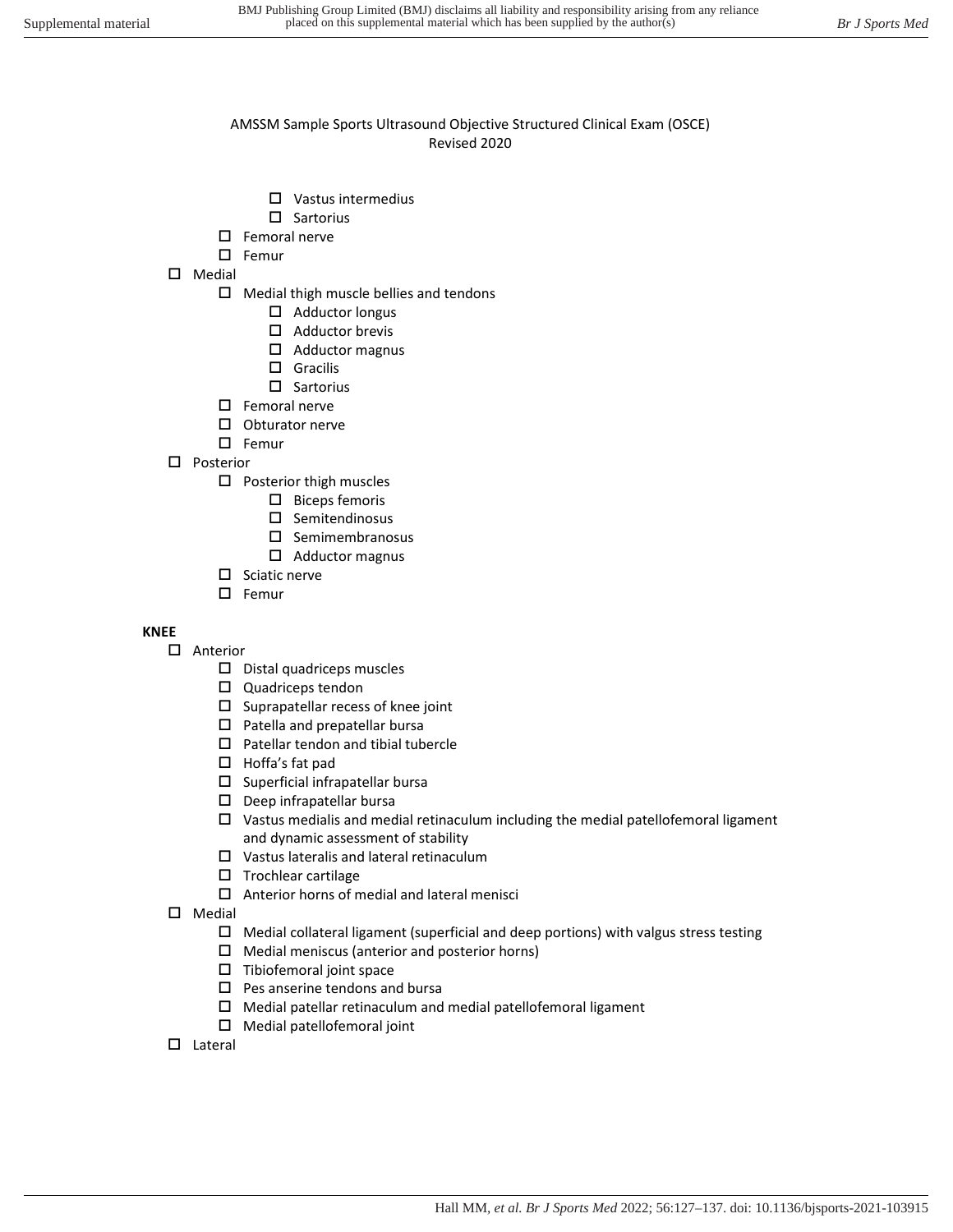- $\Box$  Iliotibial band
- $\Box$  Lateral synovial recess of the knee
- $\square$  Lateral meniscus anterior and posterior horns
- $\square$  Tibiofemoral joint space
- $\square$  Lateral collateral ligament with varus stress testing
- $\square$  Biceps femoris tendon and muscles
- $\square$  Popliteus tendon and muscle
- Lateral patellar retinaculum
- Lateral patellofemoral joint
- $\square$  Proximal tibiofibular joint including assessment of instability
- $\square$  Common fibular nerve at fibular tunnel
- □ Posterior
	- $\square$  Popliteal artery and vein
	- $\Box$  Semimembranosus, semitendinosus, and biceps femoris (long and short heads) muscles and tendons
	- $\Box$  Medial & lateral gastrocnemius muscles and tendons
	- $\square$  Evaluation for Baker's cyst at interval between semimembranosus and medial gastrocnemius
	- $\square$  Sciatic, tibial, and common fibular nerves
	- $\square$  Posterior horns of medial and lateral menisci
	- $\square$  Posterior tibiofemoral joint
	- □ Posterior cruciate ligament
	- $\square$  Popliteus muscle

## **LEG AND ANKLE**

- □ Anterior
	- $\Box$  Anterior leg compartment muscles and tendons (tibialis anterior, extensor digitorum longus, extensor hallucis longus, peroneus tertius)
	- $\Box$  Anterior tibiotalar joint
	- $\square$  Talar dome cartilage
	- $\square$  Sinus tarsi
	- $\Box$  Anterior inferior tibiofibular ligament including dynamic assessment
	- $\square$  Superficial fibular nerve at exit from crural fascia through division into medial and intermediate dorsal cutaneous nerves
	- $\square$  Deep fibular nerve
	- $\square$  Distal anterior tibial artery and dorsalis pedis artery
- $\square$  Medial
	- $\Box$  Medial gastrocnemius muscle
	- $\square$  Soleus muscle
	- $\square$  Flexor retinaculum
	- $\square$  Deep posterior compartment muscles (tibialis posterior, flexor digitorum longus, and flexor hallucis longus)
	- $\square$  Deltoid ligament
	- $\Box$  Medial tibiotalar joint
	- $\Box$  Medial aspect of posterior subtalar joint
	- $\Box$  Tarsal tunnel (tibial, medial plantar, and lateral plantar nerves)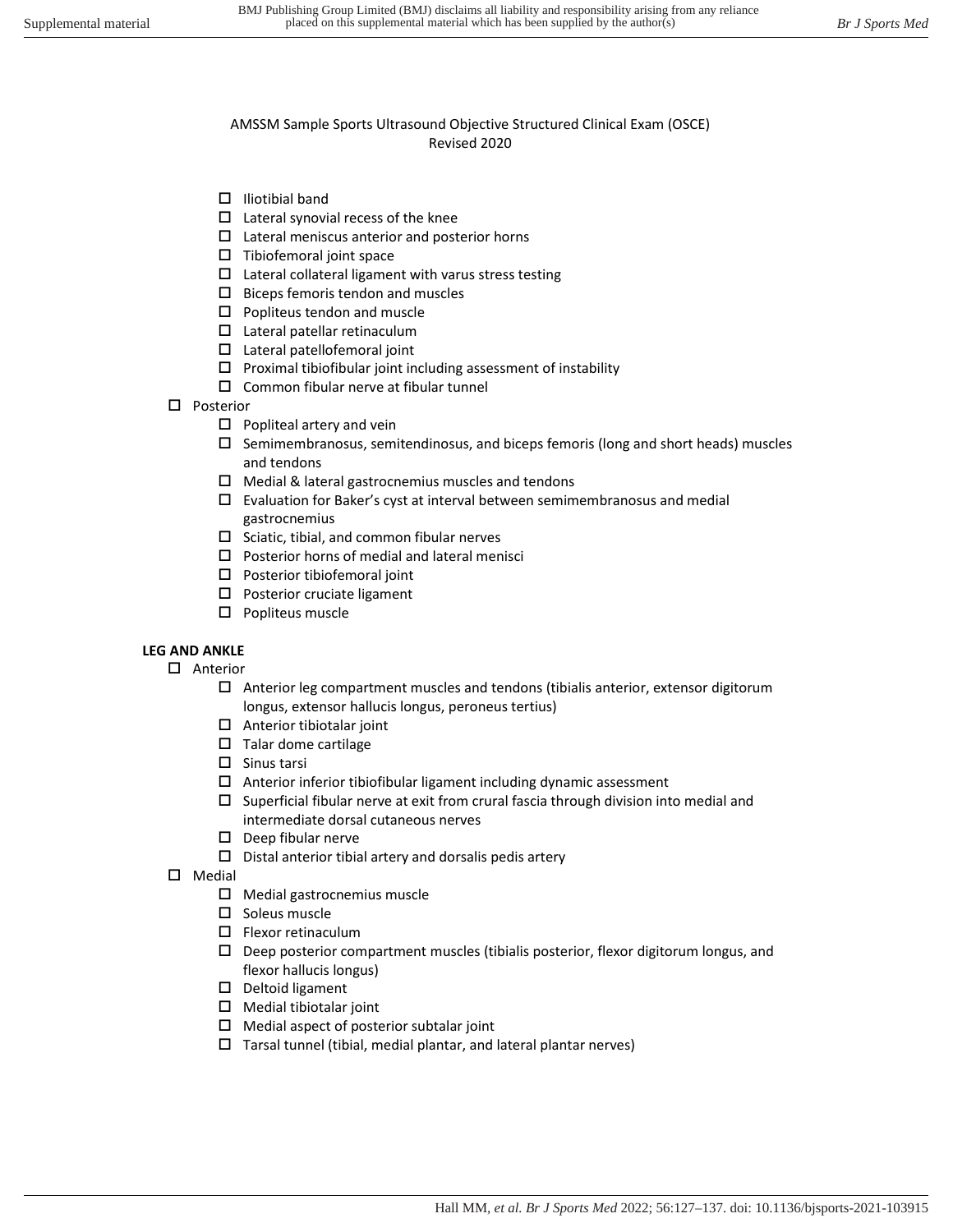- $\Box$  Posterior tibial artery and veins
- Lateral
	- □ Lateral gastrocnemius muscle
	- $\square$  Soleus muscle
	- $\Box$  Fibularis longus and brevis muscles and tendons
	- $\square$  Superior fibular retinaculum
	- $\square$  Dynamic assessment for fibular subluxation/dislocation
	- $\Box$  Fibular trochlea (peroneal tubercle)
	- $\square$  Fibula for acute traumatic or stress fracture
	- $\Box$  Anterior talofibular ligament including dynamic stress views
	- $\square$  Calcaneofibular ligament including dynamic stress views
	- $\Box$  Anterior tibiofibular ligament including dynamic stress views
	- $\square$  Lateral recess of tibiotalar joint including dynamic assessment of impingement
	- $\square$  Lateral recess of posterior subtalar joint
	- $\square$  Sinus tarsi
		- $\square$  Sural nerve and lateral calcaneal nerve
- □ Posterior
	- $\Box$  Medial and lateral gastrocnemius muscles
	- $\square$  Soleus muscle
	- $\Box$  Achilles tendon and paratenon
	- $\square$  Retrocalcaneal bursa
	- Retro-Achilles/Superficial/Subcutaneous bursa
	- $\square$  Plantaris tendon
	- $\square$  Posterior tibiotalar joint
	- $\square$  Posterior subtalar joint

# **FOOT**

- $\Box$  Hindfoot
	- $\square$  Plantar fascia (central and lateral cords)
	- $\square$  Plantar fat pad including dynamic assessment of compression
	- $\Box$  Tarsal tunnel (tibial, medial plantar, and lateral plantar nerves)
	- $\square$  Sural nerve and lateral calcaneal nerve
	- $\Box$  Achilles tendon and paratenon
	- $\square$  Plantaris tendon
	- Retro-Achilles/Superficial Achilles/Subcutaneous bursa
- Midfoot
	- $\square$  Talonavicular joint
	- Calcaneocuboid joint
	- $\square$  Tarsometatarsal joints
	- $\square$  Dorsal Lisfranc ligament including dynamic assessment of stability
	- $\square$  Deep fibular nerve
	- $\Box$  Anterior tibialis tendon insertion
	- $\square$  Posterior tibialis tendon insertion
	- $\square$  Spring ligament
	- $\Box$  Flexor digitorum longus and flexor hallucis longus at the Knot of Henry
	- $\Box$  Medial plantar nerve